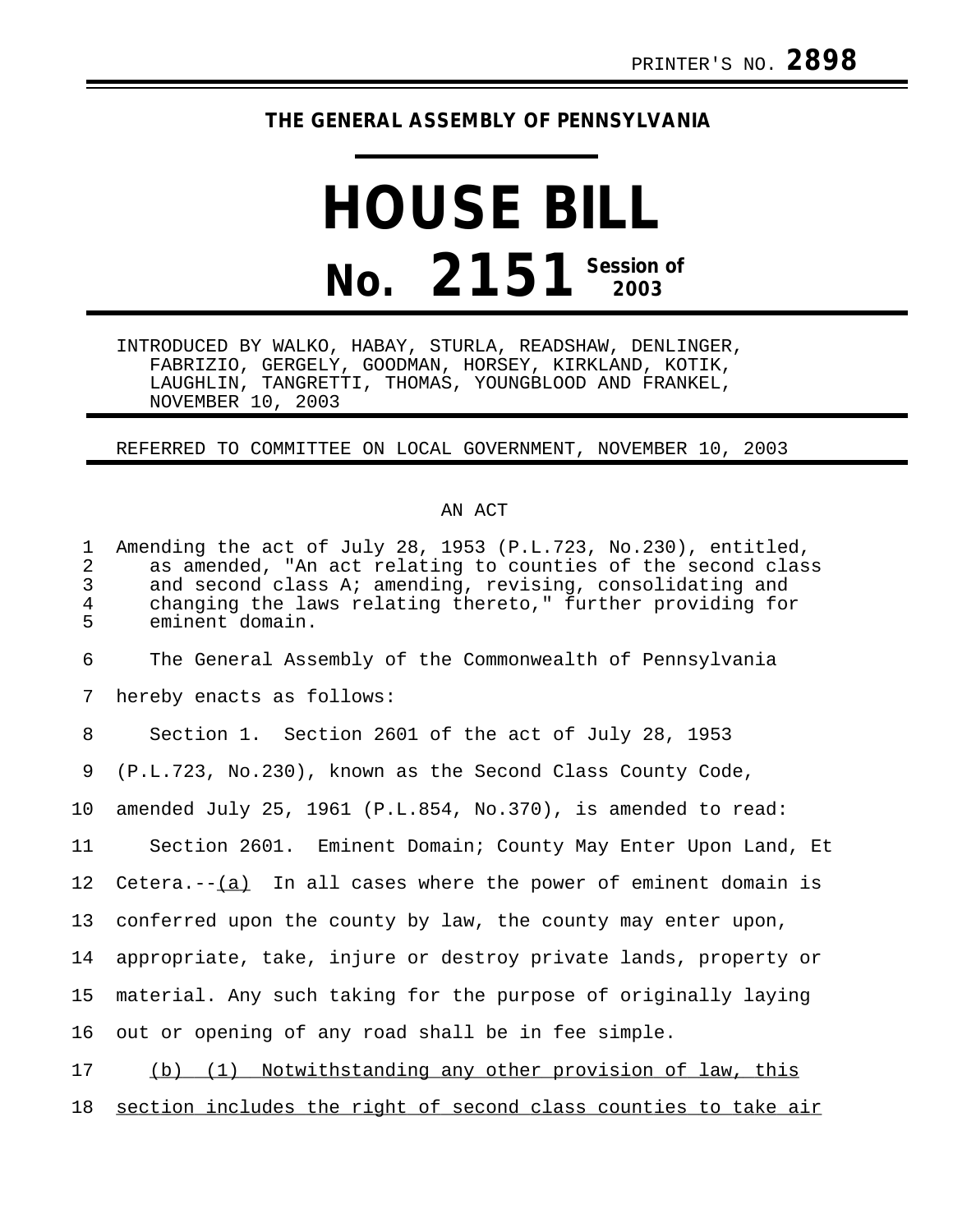| 1  | rights for transportation uses over or alongside railroad tracks |
|----|------------------------------------------------------------------|
| 2  | and other railroad property adjacent to the railroad tracks and  |
| 3  | to construct support structures over and on the property         |
| 4  | pursuant to this subsection. The following shall apply:          |
| 5  | (i) Prior to initiating an action in condemnation, a second      |
| 6  | class county must engage in good faith efforts to purchase the   |
| 7  | air rights and to enter into agreements regarding the            |
| 8  | construction of support structures on railroad property related  |
| 9  | to transportation projects.                                      |
| 10 | (ii) Condemnation and use of air rights must be effected in      |
| 11 | a manner which provides a vertical separation between structures |
| 12 | built over railroad property for transportation uses and the     |
| 13 | railroad property used in active railroad operations not less    |
| 14 | than:                                                            |
| 15 | that required to accommodate double-stack container<br>(A)       |
| 16 | railcars; or                                                     |
| 17 | the greater of any of the following requirements:<br>(B)         |
| 18 | The requirements of the Federal Railroad Administration.<br>(T)  |
| 19 | (II)<br>The requirements of the Federal Highway Administration   |
| 20 | or any successor agency or department applicable to Federal-aid  |
| 21 | highways.                                                        |
| 22 | (III) The requirements of the Pennsylvania Department of         |
| 23 | Transportation.                                                  |
| 24 | (2) Notwithstanding any other provision of law, this section     |
| 25 | includes the right of second class counties to take certain      |
| 26 | property subject to the ownership and/or control of railroads    |
| 27 | for transportation uses through the exercise of the power of     |
| 28 | eminent domain pursuant to this subsection. No action taken      |
| 29 | pursuant to this subsection shall interfere with railroad        |
| 30 | operations on adjacent tracks within any right of way or other   |
|    | 20030H2151B2898<br>$-2-$                                         |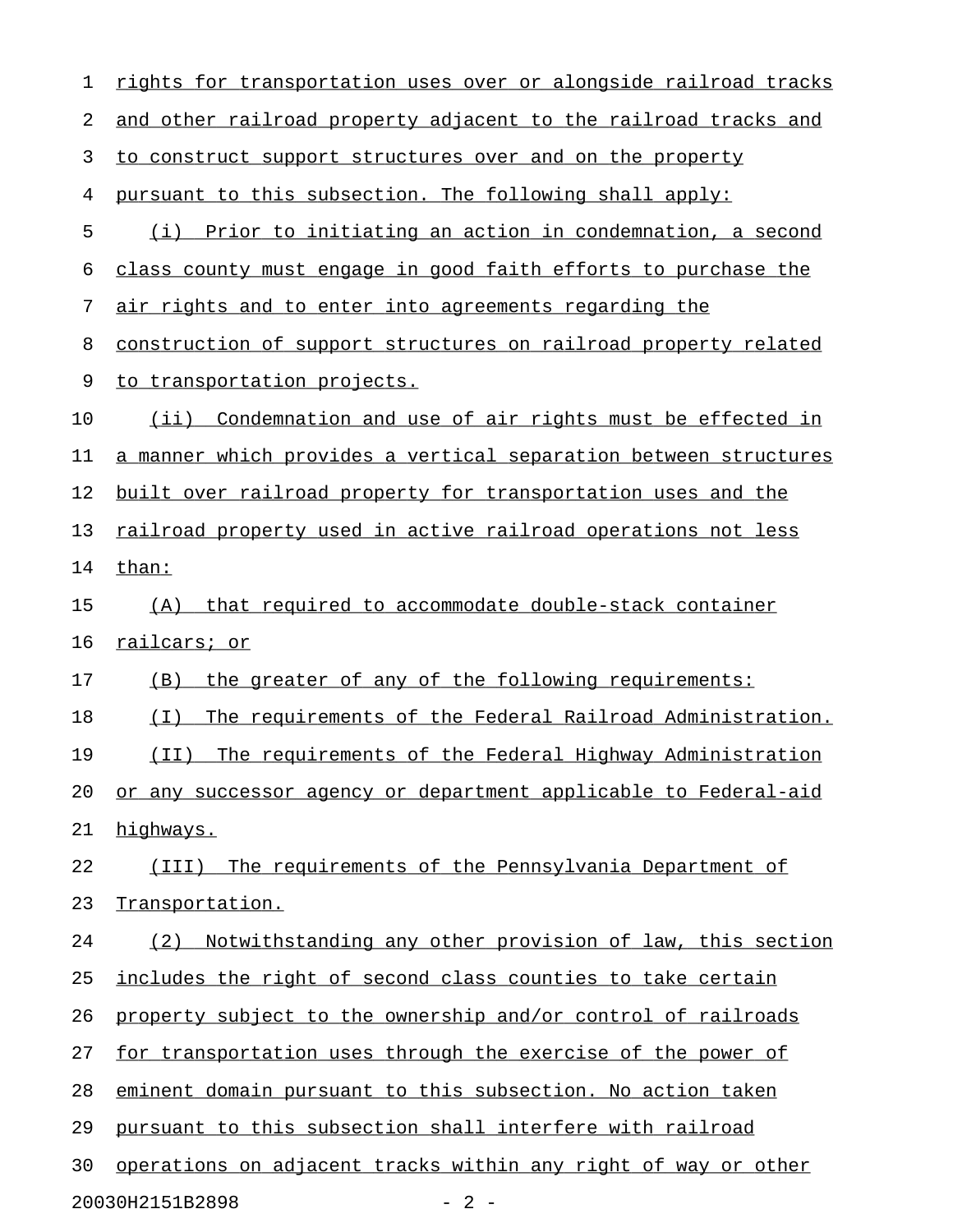| 1  | property retained by a railroad. Prior to initiating an action   |
|----|------------------------------------------------------------------|
| 2  | in condemnation, a second class county must engage in good faith |
| 3  | efforts to enter into an agreement with the railroad to vest     |
| 4  | <u>ownership and control of the property in the second class</u> |
| 5  | county.                                                          |
| 6  | (3)<br>Notwithstanding any other provision of law, whenever in   |
| 7  | the construction, reconstruction, widening or relocation of any  |
| 8  | street, highway, bridge or tunnel, or of any part thereof, it    |
| 9  | becomes necessary or appropriate to occupy part of the right of  |
| 10 | way or other property of any railroad company, a second class    |
| 11 | county may enter upon and occupy part of the right of way for    |
| 12 | the purpose of the highway, bridge or tunnel, or part thereof    |
| 13 | pursuant to this subsection. The railroad shall provide for the  |
| 14 | relocation upon its remaining right of way or other property any |
| 15 | structures and facilities of the railroad located upon, in,      |
| 16 | under or above the original right of way or other property at    |
| 17 | the time the original right of way or other property is          |
| 18 | occupied. No action taken pursuant to this subsection shall      |
| 19 | interfere with railroad operations on adjacent tracks within any |
| 20 | right of way or other property retained by a railroad. A second  |
| 21 | class county is authorized to enter into agreements with a       |
| 22 | railroad company to provide for compensation for the expense of  |
| 23 | transfer or reconstruction under this paragraph.                 |
| 24 | (4) In connection with the exercise of its power of eminent      |
| 25 | domain to take the property of a railroad pursuant to this       |
| 26 | subsection or to exercise other powers granted pursuant to this  |
| 27 | subsection, a second class county is empowered to take action    |
| 28 | and to commence proceedings as may be necessary or appropriate   |
| 29 | to confirm that a condemnation action or relocation pursuant to  |
| 30 | this subsection is not preempted by Federal law or to establish  |
|    | 20030H2151B2898<br>$-3 -$                                        |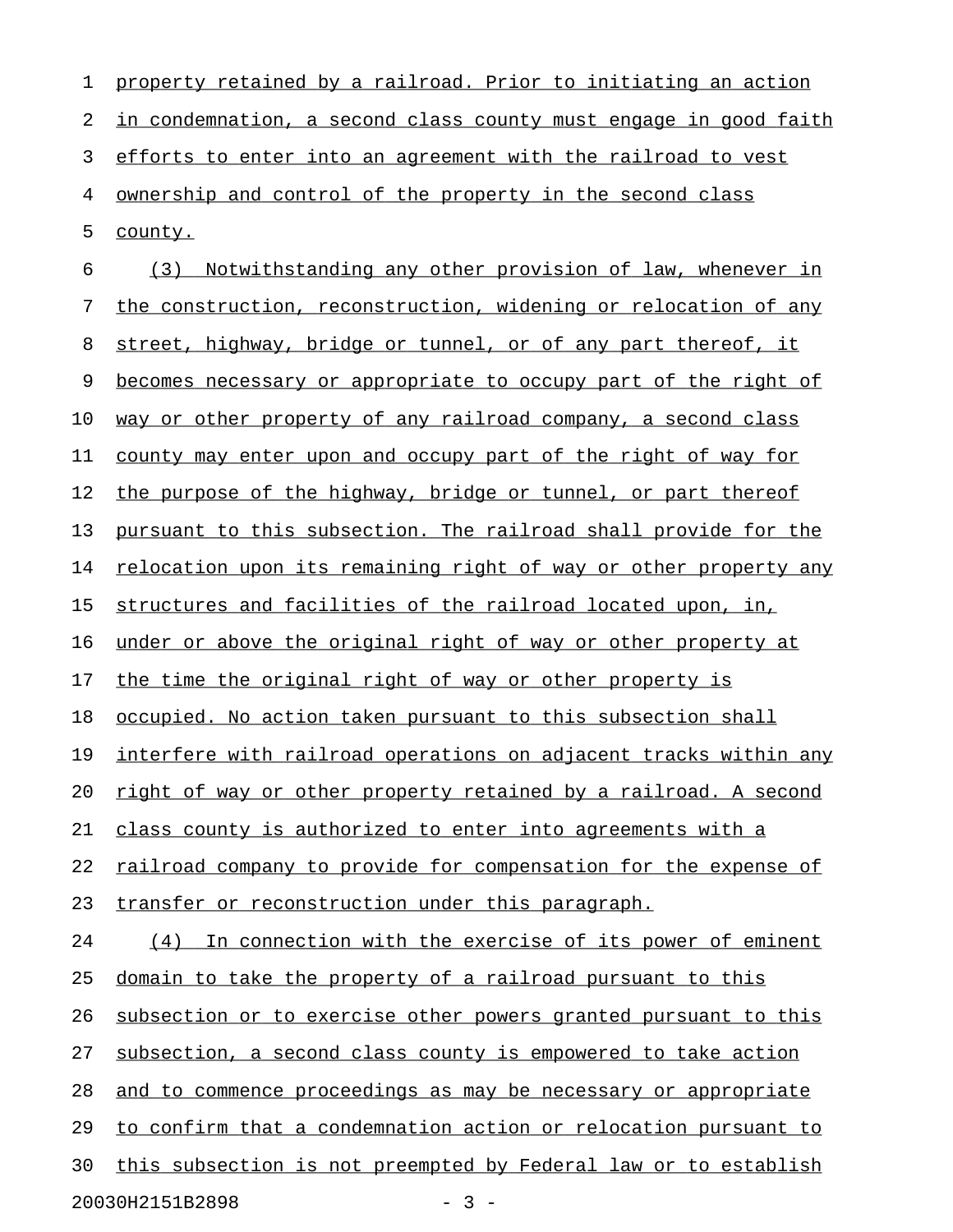| 1  | the conditions under which a railroad line or other railroad            |
|----|-------------------------------------------------------------------------|
| 2  | property would be subject to condemnation action or relocation          |
| 3  | free of Federal jurisdiction. Such actions and proceedings may          |
| 4  | include the filing by the county of an action with the Surface          |
| 5  | Transportation Board or any successor Federal agency or                 |
| 6  | department having Federal jurisdiction over railroads, for the          |
| 7  | purpose of:                                                             |
| 8  | effecting the adverse abandonment of railroad property;<br>(i)          |
| 9  | $Q\underline{r}$                                                        |
| 10 | obtaining a declaratory order from the Surface<br>(i)                   |
| 11 | Transportation Board or any successor Federal agency or                 |
| 12 | department that the proposed condemnation or relocation would           |
| 13 | not be preempted by Federal law.                                        |
| 14 | Upon the acquisition of interests in property in<br>(5)                 |
| 15 | accordance with this subsection, a second class county shall be         |
| 16 | <u>authorized to enter into agreements with the Commonwealth or its</u> |
| 17 | political subdivisions to provide for the transfer of the               |
| 18 | property for transportation uses upon the receipt of appropriate        |
| 19 | consideration sufficient to compensate the second class county          |
| 20 | for its costs of acquisition and related costs and expenses.            |
| 21 | (6) For the purposes of this subsection, the following words            |
| 22 | and phrases shall have the meanings given to them in this               |
| 23 | paragraph unless the context clearly indicates otherwise:               |
| 24 | "Support structure," means a structure built as a result of             |
| 25 | the obtaining of air rights over or alongside railroad tracks           |
| 26 | and other railroad property obtained pursuant to paragraph (1).         |
| 27 | <u>"Transportation uses," means the development and construction</u>    |
| 28 | of structures, facilities and other transportation                      |
| 29 | infrastructure the purpose of which is to enable and to                 |
| 30 | facilitate the movement of people, goods or both, including             |
|    | 20030H2151B2898<br>$-4$ $-$                                             |